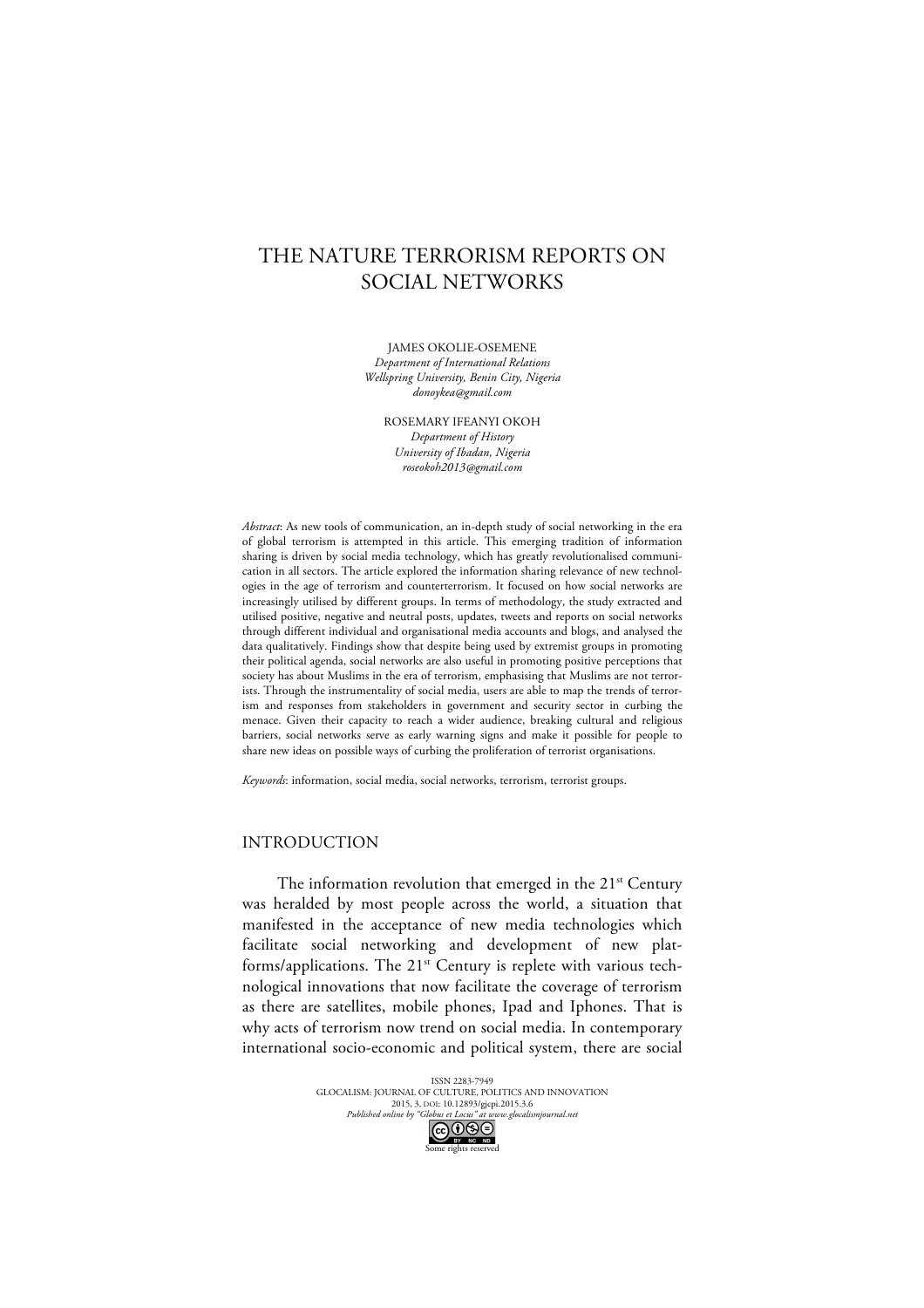networks and networks of terror most of which operate beyond their continents of origin as they export their acts of terrorism. Social networks have become critical tools for addressing issues of concern on terror in the public sphere to the extent that people visit their pages/accounts or status to learn the trending issues.

According to Olugbemi, Odumuyiwa & Okunoye (2014: 236), in this era of machine learning applications, support vector machine is significant in text classification, because it is always crucial to classify every data as positive or negative or neutral sentiment. Observations show that social media platforms are facilitated by hardware and software programming and most of them even become more relevant through the initiative of the World Wide Web. Through the websites, groups are formed, forms are filled, queries are made, knowledge is produced and developed. The crisis of stability shows how various nations are engulfed in terror induced violent deaths.

As the largest network of resources, the web consists of unstructured and semi structured data (Olugbemi, Odumuyiwa and Okunoye 2014: 229). Similarly, in this era of globalisation, webconnected computers enable people to link their websites together (Bossman 2009: 1). This is because online documents hold a very large amount of information with computer language as a factor of communication (Olugbemi, Odumuyiwa and Okunoye 2014: 231). Information sharing therefore becomes expedient considering the multiplicity of events, divergent of networks and platforms of communication. The forging explains why it has become difficult for people to resist activities that take place in social networking sites (Okolie-Osemene 2012). The potency of social media in enhancing the mapping of terrorism cannot be underplayed, largely due to the sharpened appetite for social networking sites.

The prevailing acts of terrorism across the world continue to threaten state stability and human security. This menace remains one of the most devastating sources of fatalities in the international political system as life becomes more brutish by the day. Conversely, not all countries have succeeded in developing effective containment strategies so much so that coalitions are increasingly established to fend threats, although this has contributed to the scholarly attention received by the phenomenon in recent times due to rising need for opinion mining as a result of divergence of perceptions on violence which largely contribute to the degrees of

me rights reserved

 $\mathcal{L}$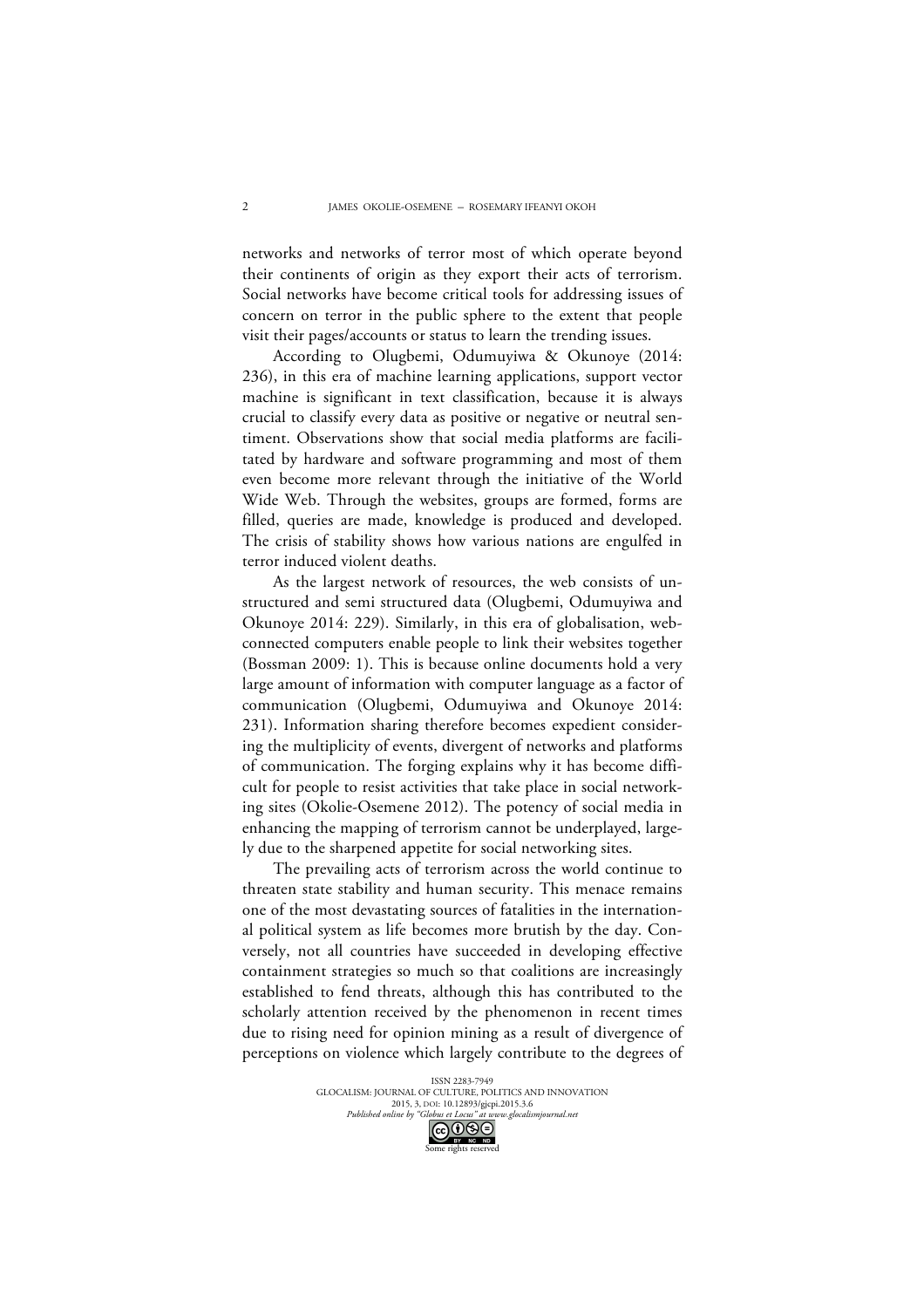condemnation, recruitment of perpetrators or accumulation of sympathisers. Acts of terrorism seem to be dominating the daily reports on social media, but the trends of terror show that it is not peculiar to few countries. Most activities on social media are electronic based, and that is why many media organisations create usernames to enable them benefit from the information sharing on those networks. For instance, the following Nigerian print media have active presence on social networks: PM News, Vanguard, Punch, Nigerian Tribune, The Nation, Daily Trust, Daily Sun, Daily Independent, Thisday, Leadership, The Guardian, Niger Delta Standard among others.

So far, some of the world's top politicians, celebrities and others have over a million or more followers, with both musicians actively engaged in social projects, anti-bullying, education and other initiatives a single Tweet can have a big impact (Zelizer 2014: 13). In 2011, Nigeria's Minister of Information, Labaran Maku expressed concern over the increase in the number of social media in Nigeria and attributed the revolution that took place in Tunisia, Egypt, Syria, Libya, and other Arab states to the reports dished out by the social media. Even the President of Nigeria and various Governors now have Facebook pages where they ask citizens to visit the pages, like and follow their updates on political statements and condemnation of terrorism.

## STATEMENT OF PROBLEM

Terrorism remains one of the most cancerous features of domestic and international politics for centuries (Ojakorotu 2011: 97; Stampnitzky 2013). The loss of lives and psychological trauma that are witnessed after attacks show that the existence of groups that promote terror compounds the search for sustainable international peace and security. The advent of new digital media and ICT gadgets in the age of terrorism also posed new challenges as terrorist groups and groups involved in insurgent violence now utilise the availability of these innovative inventions to not only enhance their nefarious activities, but also use them to amass and disseminate information, issue further threats of attack and also claim responsibility of attacks.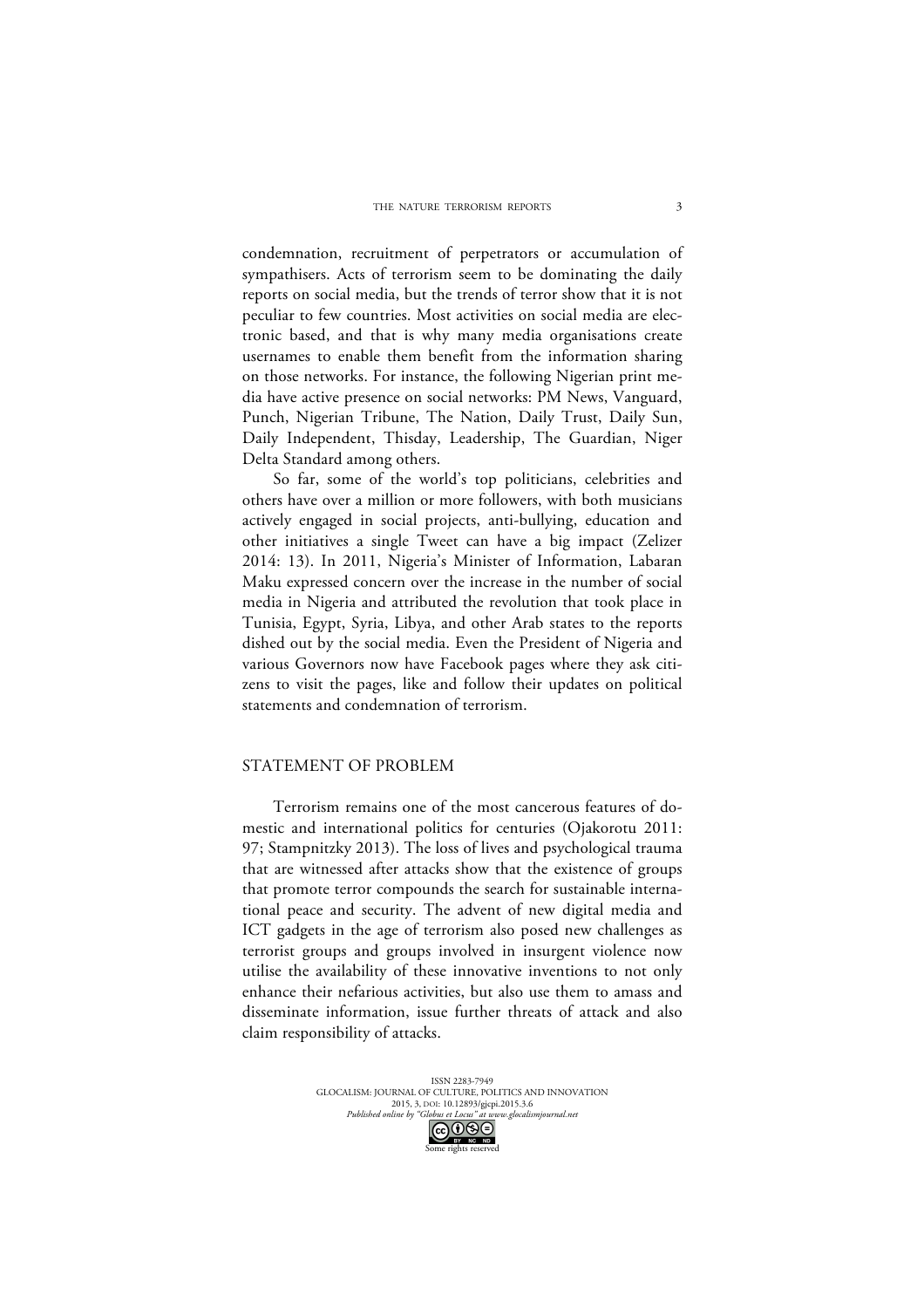Recent events have shown that terrorists have increasingly become information and communication technology compliant, using such tools to mobilise groups, shape or influence public perceptions on their activities, and also win sympathisers. Also, digital devices have launched such groups into the public sphere to the extent that they now have unrestricted access to the general public, intimidation and use of weapon of fear have become the order of the day among these groups. They now have user accounts aided by the network availability with combination of digital devices and social networking sites. Most times, the groups endeavour to avoid engaging in username squatting, by making their accounts active, using them regularly, mainly because not using the accounts within six months can make them to be removed without further notice. Additionally, as social networking channels are utilised by both the perpetrators and those involved in counterterrorism, observations show that not all reports that are provided on social media ebb away the terror, some rather aggravate the acts.

#### OBJECTIVES AND METHODOLOGY

The aim of this paper is to identify and analyse the relevance of new technologies of terrorism and counterterrorism, which offer social media (social networking sites) the opportunity to fill the gap in information sharing and timely communication across the world. This role makes such media platforms to serve as information banks for users. The article offers insight into the following questions: What are the innovative strategies of terrorist tracking and reporting? What social media tools and platforms aid the sharing of information on terror related risks? What is the contribution of opinion mining to violence research in the age of terrorism?

Given that social media platforms remain the drivers of information, the work extracted and made use of qualitative data comprising of positive, negative and neutral posts, updates, tweets and reports on social networks through different individual and organisational media accounts and blogs. Observation of events and posts on social networks also contributed as a method of data collection. The data is analysed qualitatively in a sentiment perspective which can be positive, negative or neutral. Notably, Olugbemi, Odumuyiwa & Okunoye (2014) aver that sentiment

> ISSN 2283-7949 GLOCALISM: JOURNAL OF CULTURE, POLITICS AND INNOVATION 2015, 3, DOI: 10.12893/gjcpi.2015.3.6 *Published online by "Globus et Locus" at www.glocalismjournal.net*<br>  $\bigodot \bigodot \bigodot \bigodot \bigodot$

me rights reserved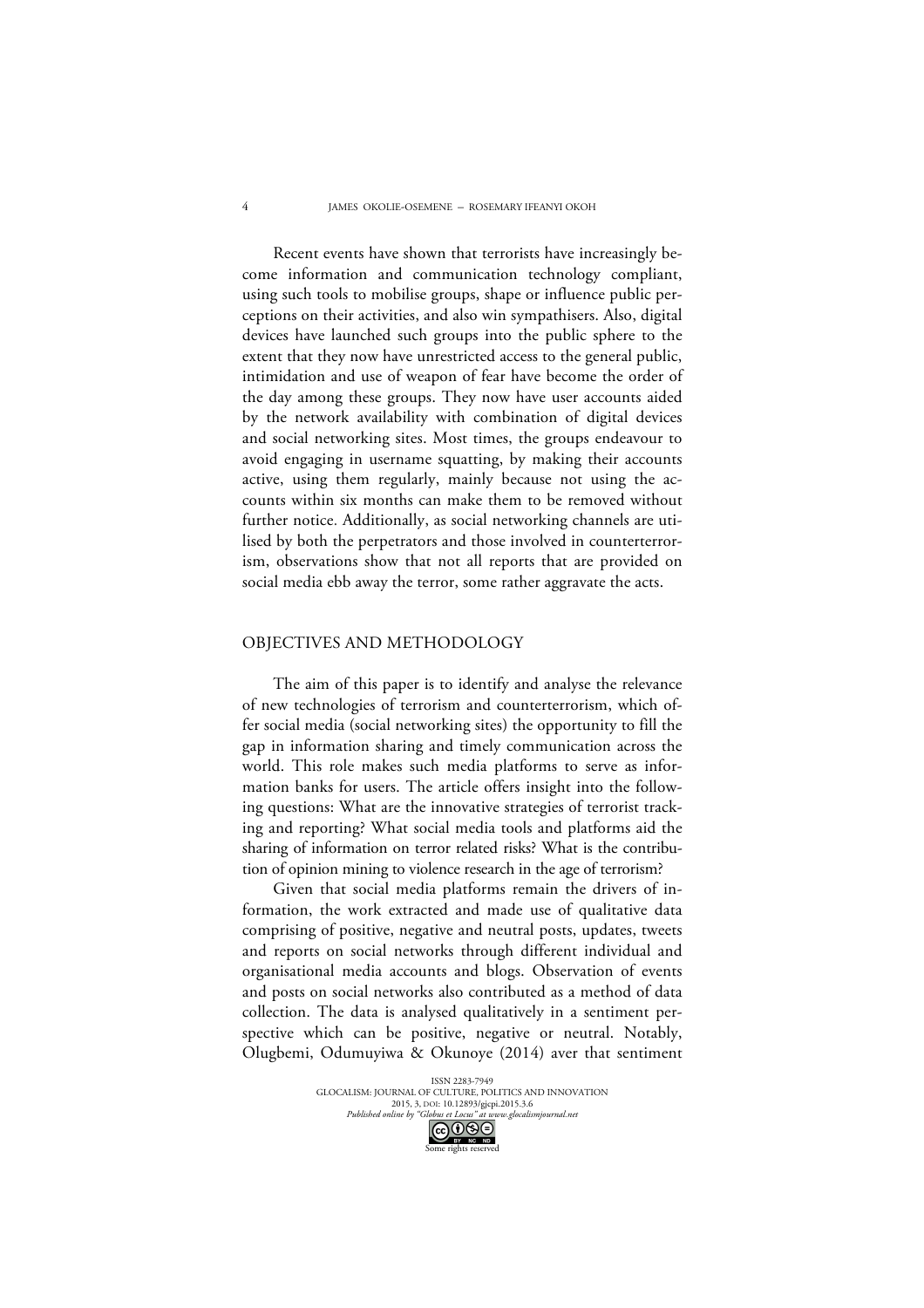analysis is also known as opinion mining which has become a subject of research.

Justification: Most studies have not explored the linkages between social media, opinion mining, and terrorism reporting. Such issues demand scholarly attention especially in this era of global terrorism. Apart from neutral sentiment users, the embrace of social media by protagonists in the perpetration of terror and counterterrorism rather makes the study interesting as media accounts are created to project the goal of the groups (state actors, non-state actors, terrorist organisations) involved. Additionally, the impetus or proclivity for violence are usually backed by several reasons most of which are made explicit through opinion mining that normally characterise reports of terror on social media.

This article submits that the exact links between social media and terrorism are the issues of terrorism discussed on social media platform by different groups of people including terrorists who also have social media accounts with the aim of reporting their activities especially in terms of issuing warnings and claiming responsibility of attacks. Muslims have also been able to shape people's perception by enlightening the public that Islam is a religion of peaceful coexistence and not violence. These are the most social media activities by the users in the context of global terrorism.

## CONCEPTUAL AND THEORETICAL EXPLANATIONS

While some scholars describe information as the processed form of data (Okae and David 2014), others see it as the pieces of fact and figures that are gathered and processed (Oguntunde and Osofisan 2014: 184). Social networks are sites that have multiuser interface and also give people the opportunity to establish groups, relationships, effective communication and generate information. Social media which connects people from all parts of the world is enhanced by access to the internet (Okolie-Osemene 2012). Twitter and Facebook are microblogging platforms which allow users to post updates/tweets on a wide range of topics (Olugbemi, Odumuyiwa and Okunoye 2014). The Egyptian activist Hossam El-Hamalawy, emphatically stated in 2008 that "the Internet is only a medium and a tool by which we can support our 'off-line' activities" (Curca 2013: 10; Chari 2011). Off-line activities require

me rights reserved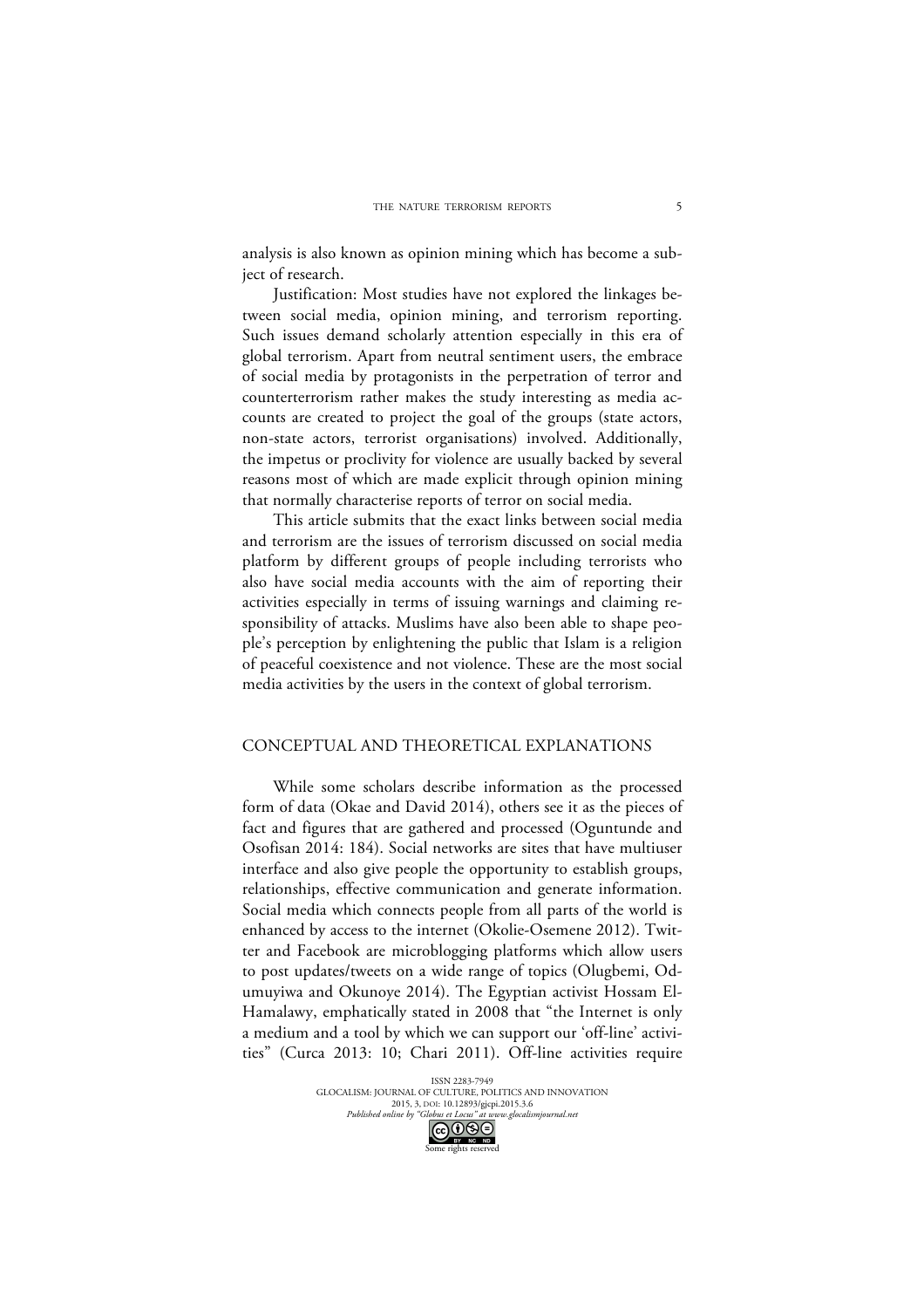much desired support in the areas of communication and information sharing especially in breaking communication barriers to reach communities that are on-line, connected to social networks which use the internet.

In the words of Curca (2013: 10) it can also be said that the new tools of communication pave way for messages to be amplified and communication flows to become increasingly horizontal and democratizing. Information on terrorism and counterterrorism approaches are now readily available on social networks. In essence, Medium theory explains how media are themselves social contexts that foster certain forms of interaction and social identities, this is based on the experience of technologically – mediated communication manifesting in social networks (Meyrowitz 1985; Okolie-Osemene 2012). This aspect of communication characterise terrorist reporting and discourse on global stability. Social networks shape identities of terrorists, victims, vulnerable groups and even the authorities involved in counterterrorism.

### TERRORISM

The term terrorism has been defined by the Jonathan Netanyahu Institute in Israel as systematic murder, maiming, and menacing of the innocent in order to instil fear for political ends; a situation where a group of people or individuals use violence to intimidate innocent population for political ends (Momah 1994: 53). In addition, it is also seen as transnational phenomenon which increases threat to human life, state stability and international security (Imohe 2010: 242). Most acts that portray terror are: night/day assassinations at residential areas or public places (including motor parks, markets, airports), suicide bombing, hostage-taking, kidnapping, sabotage of economic infrastructures like oil pipelines, attack on religious institutions during worship among others. Because the menace of terror eliminates victims, it has become a global issue, which dominates daily reports or discourse on social media.

The danger associated with terror has also been emphasised in the Holy Bible that "terror and dread fall upon them; because of the greatness of thy army, they are as still as a stone, till thy people, O Lord, pass by, till the people pass by whom thou hast pur-

> ISSN 2283-7949 GLOCALISM: JOURNAL OF CULTURE, POLITICS AND INNOVATION 2015, 3, DOI: 10.12893/gjcpi.2015.3.6 *Published online by "Globus et Locus" at www.glocalismjournal.net*<br> $\bigodot \bigodot \bigodot_{\text{BV}-\text{NC}} \bigodot \bigodot$

me rights reserved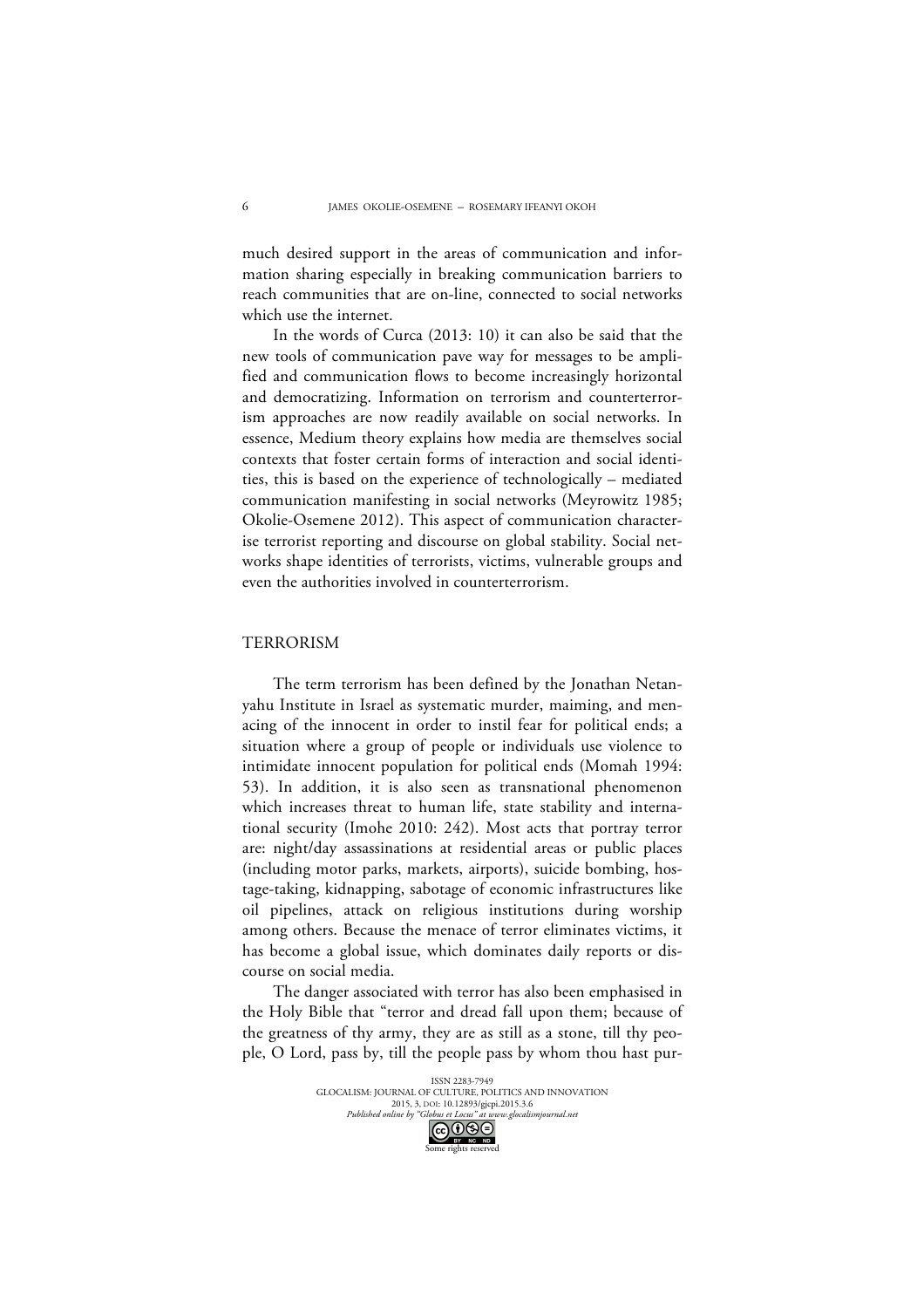chased" (Exodus 15: 16); "You will not fear the terror of the night, nor the arrow that flies by day" (Psalm 91: 5). The Psalmist further espouses this idea with the following assertions: "O God, insolent men have risen up against me, a band of ruthless men seek my life" (Psalm 86: 14).

Notably, terrorism is as old as human existence, although the phenomenon's intensity rather increased over the years (Ashara 2013; Oshanugor 2004; Shaw 1997). Therefore, it should be stated that historical antecedents of terrorism are traceable to Cain's attack that climaxed in the death of Abel, Hasan Sabbah's actions at Alamut Castle, and the murder of Archduke Franz Ferdinand in Bosnia, then heir to the Austro-Hungarian throne (Baseren 2008). In Rome, Dutch filmmaker and critic Theo van Gogh was shot and murdered on November 2, 2004 by an Islamic terrorist (Mohammed B.) (Doosje et al. 2007: 130). Through social media, discussions are initiated on ways of creating and developing a collaborative framework for cooperation on anti-terrorism between media, local leaders and security forces and the general public (Laker 2013).

## THE SHARING OF TERROR RELATED INFORMATION ON SOCIAL NETWORKS

Social media is highly instrumental in this 21<sup>st</sup> Century global terrorism considering how it enables people use the social networking platforms. Despite being useful in drawing together likeminded people advocating for peace, one of the challenges of using social media in peacebuilding and conflict resolution is that it can also be used to organise violence just as effectively (Shields 2014). In a related development, Curca (2013: 10) maintains that "while new media and digital technologies are new innovations, they have long been used to promote conflict and peace, though they can be vital tools to mobilize people in support of global and regional peace".

Another notable challenge of social media in the age of terror is that terrorists now infiltrate social networking sites, post updates, issue threats, claim responsibilities and also upload video footage of their actions, including beheading and abduction of people. This has made it difficult for most government officials

> ISSN 2283-7949 GLOCALISM: JOURNAL OF CULTURE, POLITICS AND INNOVATION 2015, 3, DOI: 10.12893/gjcpi.2015.3.6 *Published online by "Globus et Locus" at www.glocalismjournal.net*<br>  $\bigodot \bigodot \bigodot \bigodot \bigodot$ me rights reserved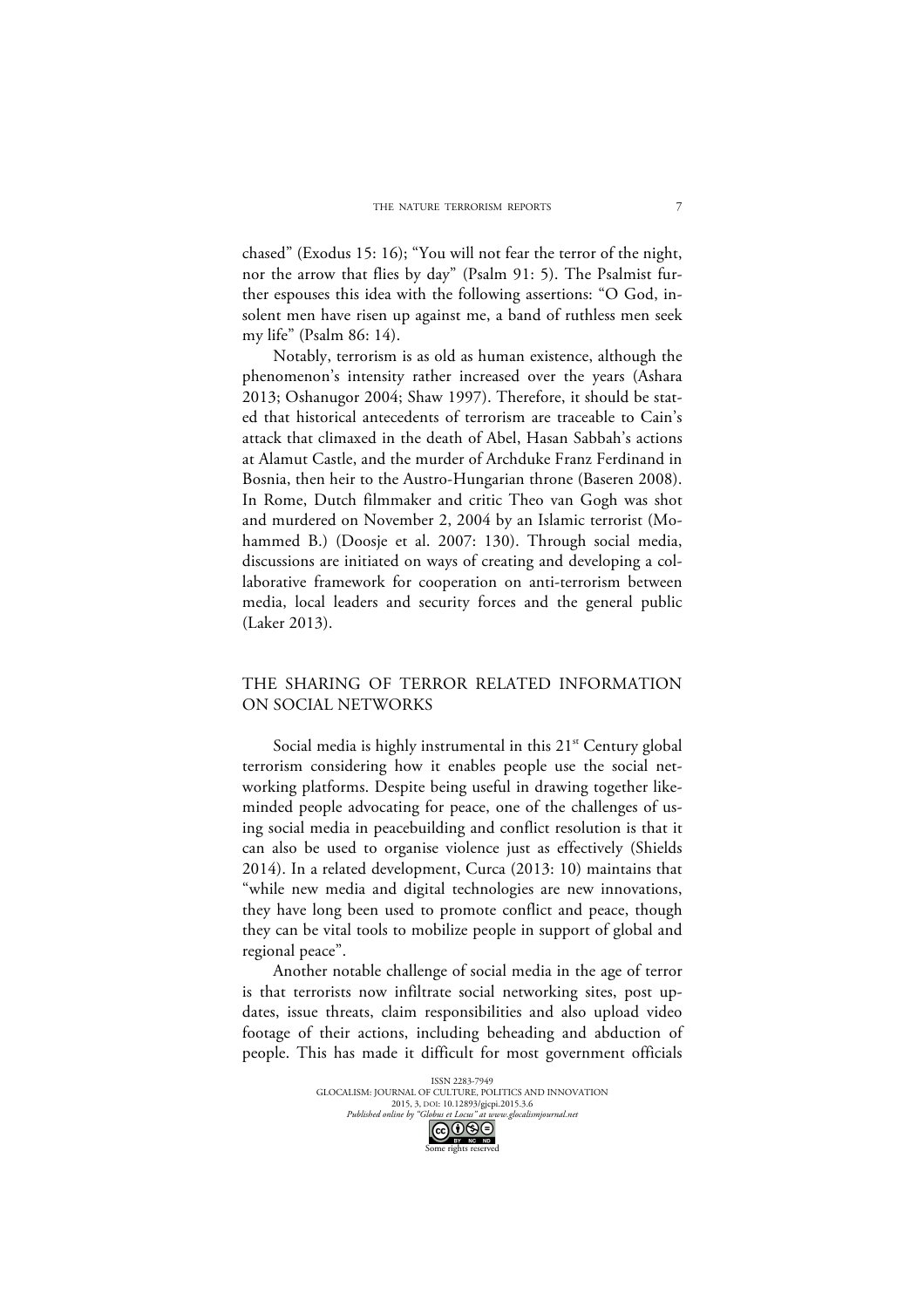(even those involved in counterterrorism) to communicate freely on social networks. For instance, in September 2014, a senior national security officer, Mohamed Qanuuni who was the deputy commander in charge of anti-terrorism activities was killed in his car in Mogadishu by suspected Al-Shabaab militants who accused him of eavesdropping on telephones. The foregoing explains how cyber terrorism emerged to threaten the authenticity of information uploaded by governments and organisations.

This was also reported by the 9/11 Commission Chair, Tom Kean during an interview that Islamic State created cyber army to launch attacks on America, government was not doing enough to prevent cyber attacks. According to Kean, "before 9/11, there were a lot of terrorists thoughts and not much acts" (Fox News interview, 11/9/2014 at 9:45pm). This means that acts of terrorism became more profound after the attack on World Trade Centre in September 2001.

In terms of information war, social media platforms are utilised in control the information space to share ideas that would convince the population in favour of terrorist groups like the Islamic State and her allies. Because of most reports that seem to link Muslims with acts of terrorism, the foregoing made Shields (2014: 1) explains how the Active Change Foundation, a Londonbased non-profit organisation, "set up the social media campaign for British Muslims called #Notinmyname, a project that uses Twitter to share videos and photos of Muslims, particularly youth, sharing reasons why the Islamic State does not speak for them as Muslims. The project has received over 14,000 tweets using the #Notinmyname hashtag, and is highly flexible". This shows the extent people can go in using social networks to promote positive perceptions in the society by shaping their image.

In most cases, instant acts of terrorism is generated and spread through eyewitness accounts on Twitter, FaceBook, Flickr, Storify, Thunderclap, blogs, YouTube, and other multimedia formats. The swiftness with which information is widely shared on this modern communication media across the globe has helped to bridge the information gap especially on the activities of terrorists. Such instant reports on terror keep the public not only updated but also alert. In this era of global networking, career journalists no longer have the monopoly of the information sharing as freelancers, professionals in various sectors, and people from different

me rights reserved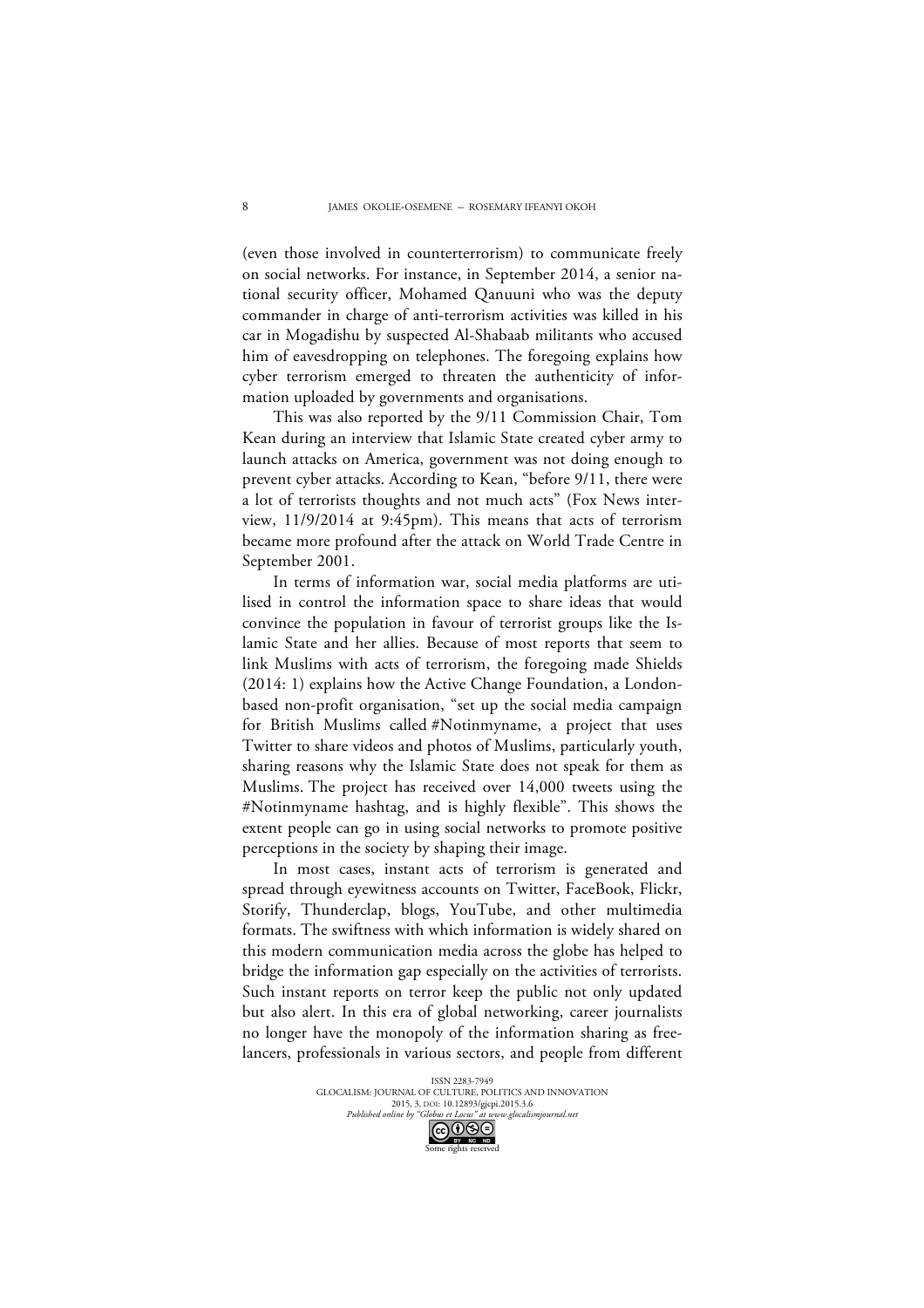backgrounds post updates on recent or latest security developments and further deliberate on scenarios that heighten insecurity.

To a large extent, the creation of information communication technology has enhanced the operations of terrorist groups in many ways. For instance, the existence of social networking made terrorists to develop their interests and skills and also exchange communication with other organisations. This enables them invite and recruit many that share same philosophy into such groups. Also, the information media reports on terrorist activities continually paint very gloomy pictures in the minds of citizens thus exacerbating tension.

A clear example of this can be located in the recorded tape on the recently abducted Chibok Girls as posted on YouTube by Abubakar Shekau and his men. They sometimes use this medium of information to win sympathy from people especially those residing in the hotspots of violence. This corroborates Curca's (2013: 11) explanation that "propaganda is an important weapon of war, usually used by a government to defend its own actions and positions, a situation that made social media not to be immune to propaganda, in that it has fast become the main method of shaping public opinions and thoughts". On the other hand, ICT has improved the level of intelligence in the security sector because this in turn consistently assists them in carrying their duties especially in tracking and preventing planned attacks. The disadvantages notwithstanding, social networking is valuable to terrorists and even enable the general public to observe and comprehend the modus operandi of terrorist groups across the world, just like al-Qaeda, al-Shabaab and Boko Haram which threaten people on social media.

Social media technology is used to empower the marginalised voices such as youth (85 percent live in developing countries), a situation that has the potential to shift the discourse away from marginalised people as subjects, but instead the narrators of their own story (Hilal 2014). Social media is flooded with reports on the linkages between arms deal, money laundering and terrorism. This affirms observations from the study that no organisation can exist as planned without terrorist financing. In addition, most government agencies also use the social networks to enlighten people on the modus operandi of terrorist groups and outlined safety measures that ought to be adhered to in residential and pub-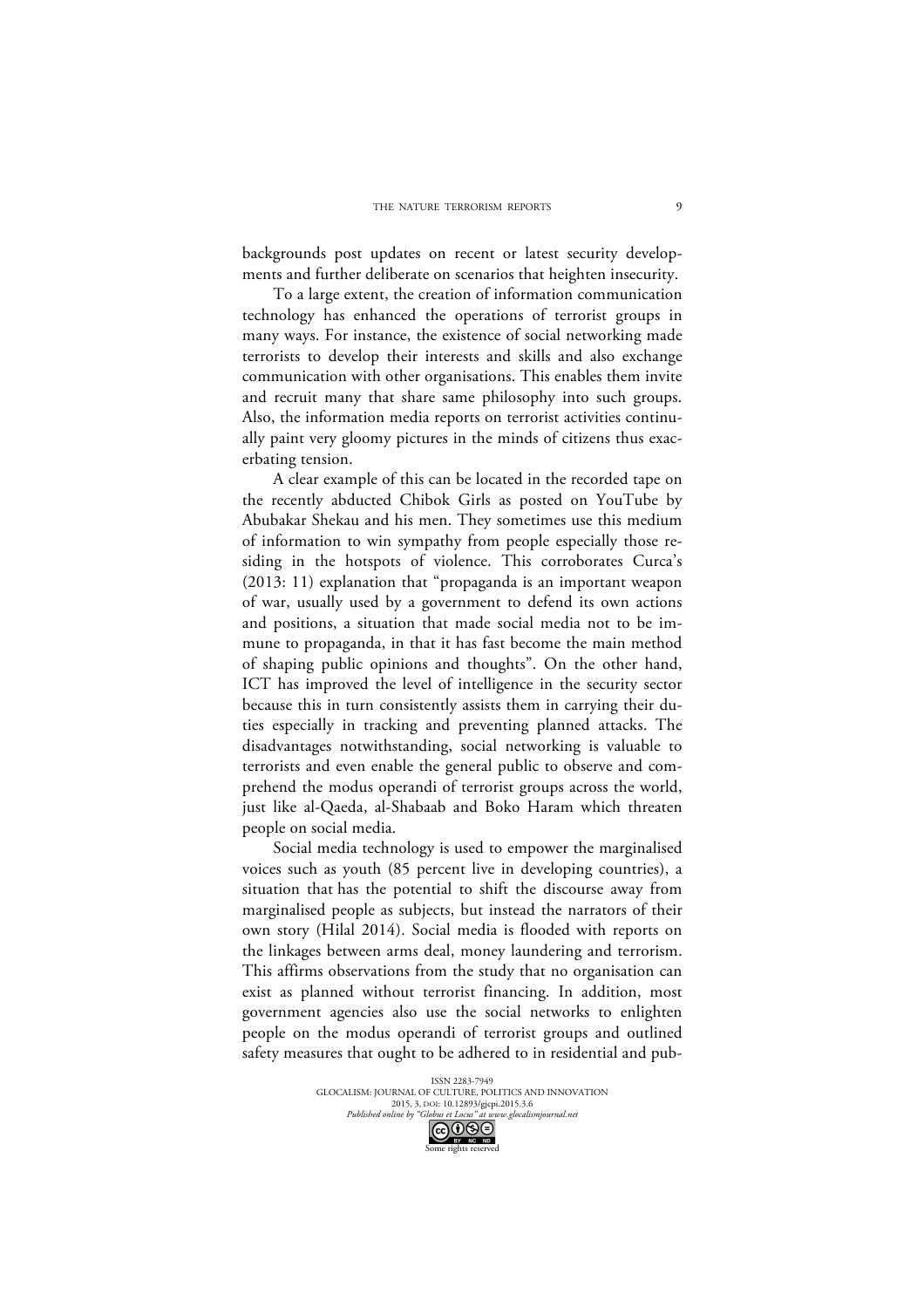lic places like event centres, motor parks, airports, markets, schools among others. For instance, a social media blogger, Omojuwa posted on his twitter handle on 29 September, 2014 "Al-Qaeda threatens to attack the West". This shows how social networks serve as early warning signs and indicators.

As active users of social networks, it was observed that not all stories or incidents reported in details on these platforms are given detailed reportage with much pictorial evidence on electronic media. Specifically, on television channels, the reason is due to some ethical factors especially government regulations and the need to avoid creating public sense of insecurity and prevent exacerbating fear in the polity. This explains why most eyewitness accounts posted on social media are generally believed to be more objective than those of the print and electronic media, as far as mapping the fatality trends is concerned. So far, it is through social networks that various groups created awareness on the dynamics of jungle justice and human rights violations associated with counterterrorism in most countries in Africa, Middle East and Asia. Most people were not aware of this in Nigeria until the video footage of the killings perpetrated by the security forces against the suspected Boko Haram extremists became widespread on social networks through Aljazeera.

## THE CONTRIBUTIONS OF OPINION MINING TO VIO-LENCE RESEARCH IN THE AGE OF TERROR

Various acts of terror have made organisations and governments to embark on reforms that would prevent recurrence in affected areas. People now gather information online to comprehend issues and figures on incidents to enable them identify groups and analyse fatality trends. Opinion mining makes it possible for users to identify the level of negation from given reports or scenarios built through incidents. Through opinion mining, we strengthen terror early warning and response system.

Interestingly, tacit knowledge which exists in the minds of men (Okae and David 2014), is made explicit with information mining on social networks in the context of terrorism discourse. Text classification seems to have dominated this era of terrorist reporting on the social media. Every report on terrorism seems to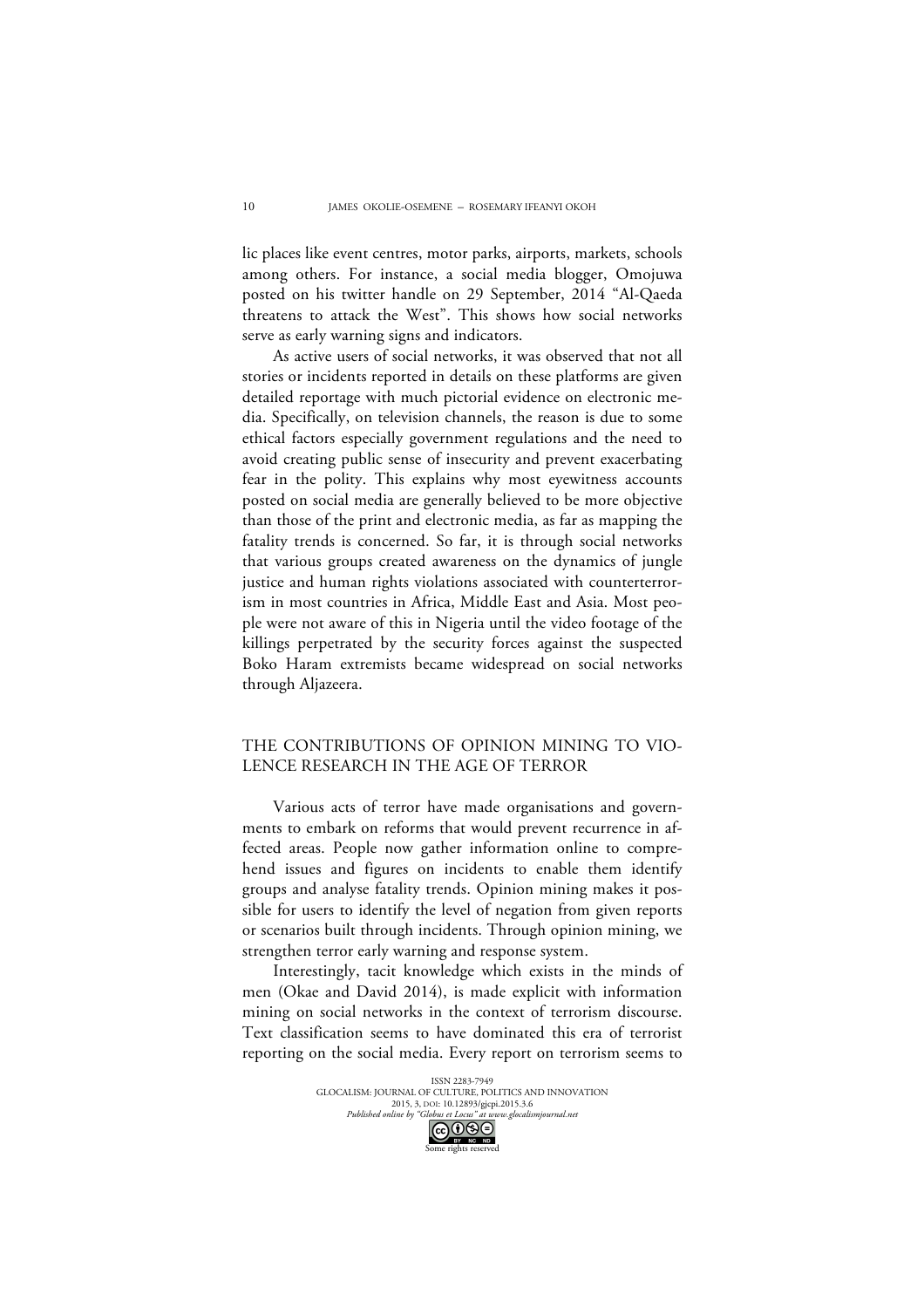be classified into positive or negative as the case may be: an IED was detonated by combined team of anti-bomb squad (Positive); hundreds were killed and thousands injured when the mall was bombed in Kenya (Negative). A Kenyan was reportedly arrested in September in the United States for threatening to behead colleague. Apart from trends, social media provides statistics on the violent deaths occasioned by terror. A Twitter report states, "Boko Haram kills scores, burns 540 houses in Michika".

Other Twitter and FaceBook reports in 2014 include: Syria's al-Qaeda branch says militants will attack West in retaliation for air strikes (Reuters); Boko Haram insurgency displaced over 3.3 million Nigerians; Phillipos is facing two counts of making false statements to investigators after the Boston marathon bombing (Scooperon7); Why Nigeria has not defeated terrorism – Jonathan (Daily\_trust); Bangladesh arrests Briton over 'IS Jihad' recruitment; New Iraqi comedy show aims to expose the true nature of Islamic state (Washington Post on Twitter); Boko Haram: Lagos court delivers secret judgment on suspected terrorists (Nigeria Newsdesk, 30/09/2014); 300 Boko Haram insurgents arrested in Cameroon seek asylum (Daily Post Nigeria); German hostages in Philippines plead for freedom (The Punch); British media reported that a middle aged British mother of two called Sally Jones joined the Jihadists in Syria and wants to behead Christians with a blunt knife (The Guardian, September 2014); a population almost the size of Abuja is internally displaced (Nigeria Newsdesk); Nigerian troops have been conducting coordinated air and land operations in furtherance of efforts at containing the terrorists in the Northeast (Defenceinfo's Facebook report through OkolieOsemene status). French hostage Herve Gourdel killed by Algeria extremists was a 55-year old mountaineering guide from Nice; thousands gathered in cities across France to condemn beheading of French hostage in Algeria (BBC World Twitter 26/09/2014); the Nigerian senate on Thursday, September 25, 2014 approved the \$1 billion external loan requested by President Goodluck Jonathan to procure arms for the containment of threat by insurgents in the north (The Trent); report from Bamako, shows that suspected al Qaeda-linked militants in northern Mali have decapitated a Tuareg hostage kidnapped last week for purportedly acting as an informer for French forces in the region (Trust.org). NollywoodNice also posted the 7 richest terrorist organisations in the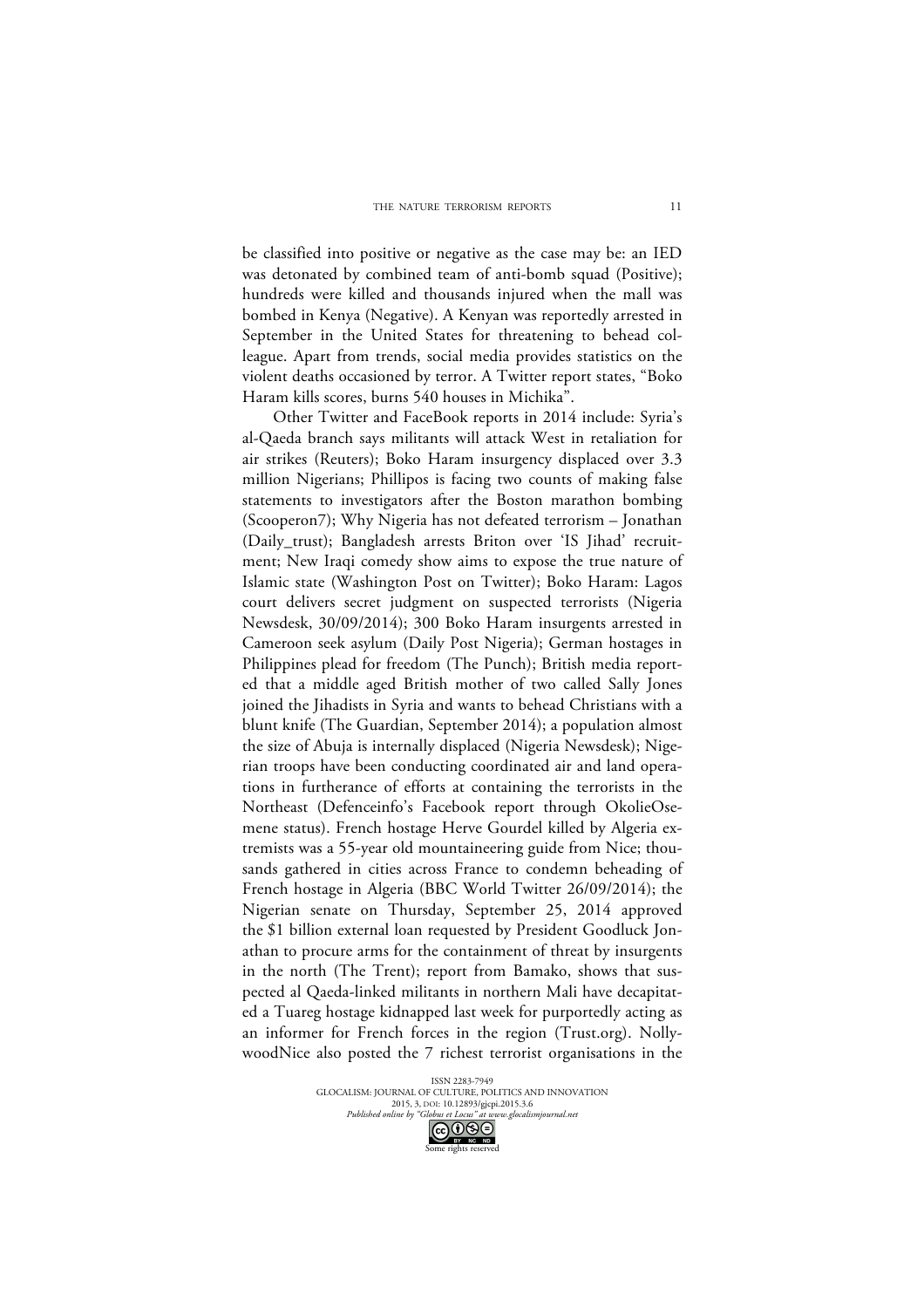world and how much they are worth, with Boko Haram taking the  $7<sup>th</sup>$  position. Apart from the general information value of these networks, they are academically relevant and also tools of both conflict mapping and analysis in the society.

In the words of a Nigerian scholar, Okolie-Osemene (2012: 256), social media has introduced a new order in information and communication industry across the world. This order also transcends the media dependency need earlier provided by the electronic media due to the universal availability of the internet and new digital media devices. Similarly, social networking has become a platform of social change, generation of issues and transformation. Since the founding of Twitter in 2006, it has rapidly grown to become one of the most powerful online platforms for connecting hundreds of millions of individuals and organizations around the world (Zelizer 2014: 12).

Interestingly, there has been considerable increase in social networking since the founding of Facebook which enables people to add friends, re-establish contact with friends or colleagues, communicate with family members, find lovers, create and join groups of interest, upload profile pictures, share pictures and status, like updates and also make comments on other people's status updates and discuss socio-economic or political issues extensively. Facebook was created few years earlier before Twitter but both social networks now have their logos on various social networks and websites or blogs of government agencies, organisations and companies.

For instance, Zelizer (2014: 13) outlines the following twitter accounts and their aims/purposes: "@globalvoices- Calling attention to the most interesting conversations and perspectives emerging from citizen media around the world; @AWID – Association for Women's Rights in Development: Strengthening the voice, impact and influence of women's rights advocates, organizations and movements globally; @SocialEdge – Global online community by social entrepreneurs, for social entrepreneurs; @Ning – Ning lets you easily create a social network for just about any purpose; @NickKristof – New York Times columnist, two-time Pulitzer Prize winner, co-author @Half the Sky; @mrsimoncohen Founder of @globaltolerance; Champion of media ethics & communications with con-Science; @OpenSociety- The Open Society Foundations work to build vibrant and tolerant democracies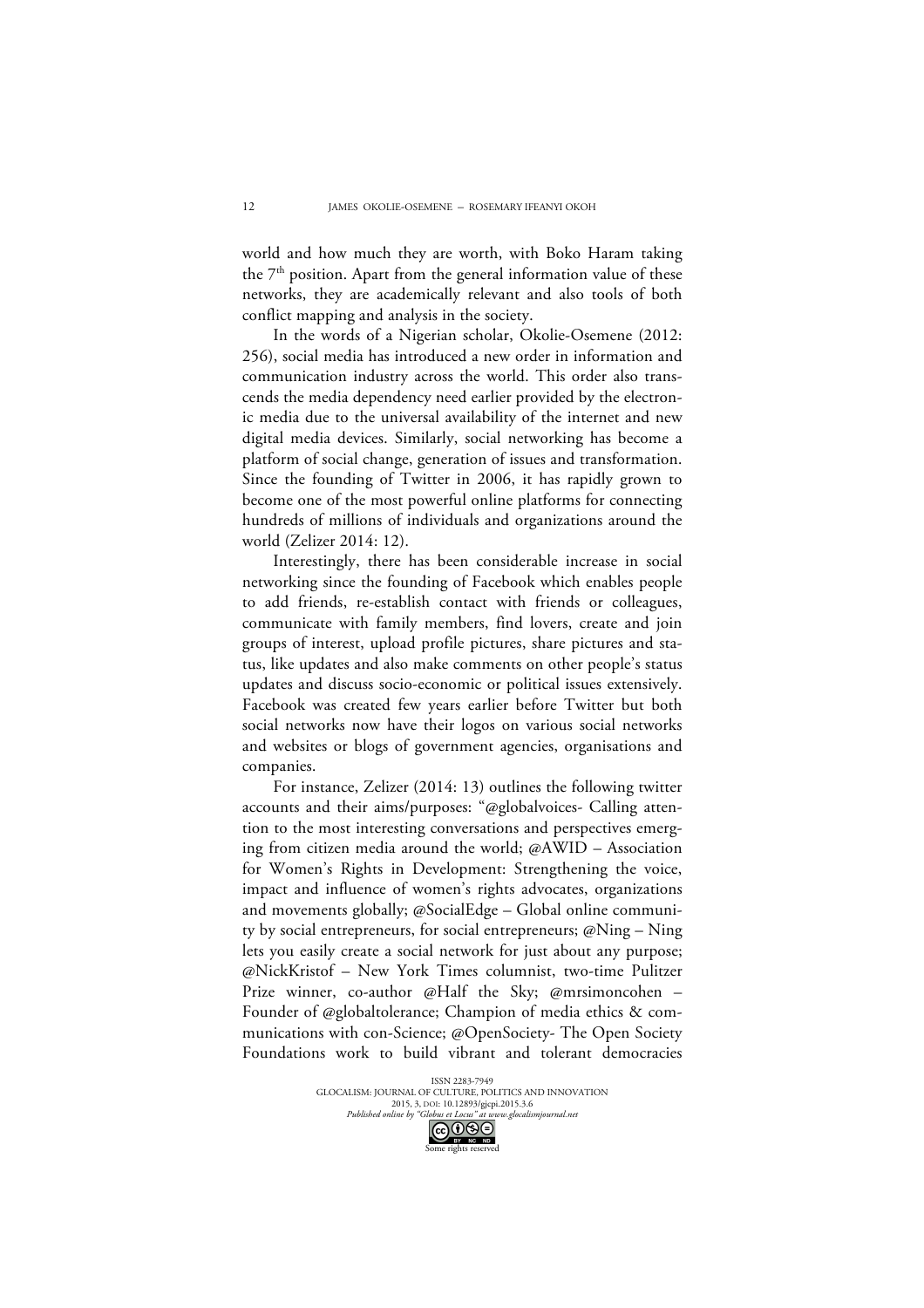whose governments are accountable to their citizens; @Ashoka – Ashoka is an international citizen-sector organization which is leading the way to Everyone a Changemaker World; @SFCG\_ – Search for Common Ground – global peacebuilding NGO headquartered in Washington DC; @USIP – Created by Congress, the independent U.S. Institute of Peace works to prevent, mitigate and resolve international conflict through nonviolent means; @ThePCFF – Israeli and Palestinian Bereaved Families Supporting Peace, Reconciliation and Tolerance; @TechChange – We train leaders to use tech for sustainable social change; #ICT4D #EdTech and much more; @AfPeacebuilding – The Alliance for Peacebuilding (AfP) is a coalition of diverse organizations & professionals working together to build sustainable peace and security worldwide". Most of these accounts are linked to many subscribers' email addresses where they receive alerts on updates or new posts that inform them about terror related incidents or measures adopted by governments to repel the groups that threaten human security.

The following are reports on terrorism extracted from social networks between August and September 2014 and modified by the authors, namely All Africa, Somali Current, This Day Live, Radio Biafra's twitter and other on-line platforms among others.

Somalia: Through the Somali Disability Empowerment Network (SODEN), people with Disabilities in Mogadishu on 16 September, 2014, appealed to fellow citizens in Somalia to end all acts of violent conflict, to reduce the plight of over 30,000 people living with disability (PWD) in Mogadishu considering the costs of violence.

• Somalia: Somali national army has said senior Al Shabaab militant group members have defected and surrendered to the army in Hiraan province front line. Although the group has not confirmed government's claim, the alleged defection was motivated by 45 days ultimatum for al-Shabaab amnesty.

• The Boko Haram insurgents group has appointed a new emir for Gwoza, Borno State which is captured last week after sacking the military formation in the town.

• Anti-Boko Haram Education: In classrooms facing a sandy courtyard in the city of Kaduna, Maska Road Islamic School teaches a creed that condemns the activities of Boko Haram that cause violent deaths across the northern states.

• For allegedly saying NO to wearing of Hijab, gunmen shot and killed 50 years old Farhia Farah in Hosingo in south central Somalia. Faria was shot dead in her home on early Tuesday morning by armed men suspected to be Al Shabaab militants after ignoring warnings to uncover her head several times before

• Al Qaida linked Somali militant group Shabaab has freed five prisoners for the sake of end of holy month of Ramadan Eid festival. The group leader in the lower Shabelle region Sheikh Mohammed Abu Abdalla has confirmed the release saying they have agreed to free the five prisoners with the respect of Eid occasion.

> ISSN 2283-7949 GLOCALISM: JOURNAL OF CULTURE, POLITICS AND INNOVATION 2015, 3, DOI: 10.12893/gjcpi.2015.3.6 *Published online by "Globus et Locus" at www.glocalismjournal.net*<br>  $\begin{bmatrix} \begin{array}{c} \begin{array}{c} \text{or} \end{array} & \begin{array}{c} \text{or} \end{array} & \begin{array}{c} \text{or} \end{array} & \begin{array}{c} \text{or} \end{array} & \begin{array}{c} \text{or} \end{array} & \begin{array}{c} \text{or} \end{array} & \begin{array}{c} \text{or} \end{array} & \begin{array}{c} \text{or} \$

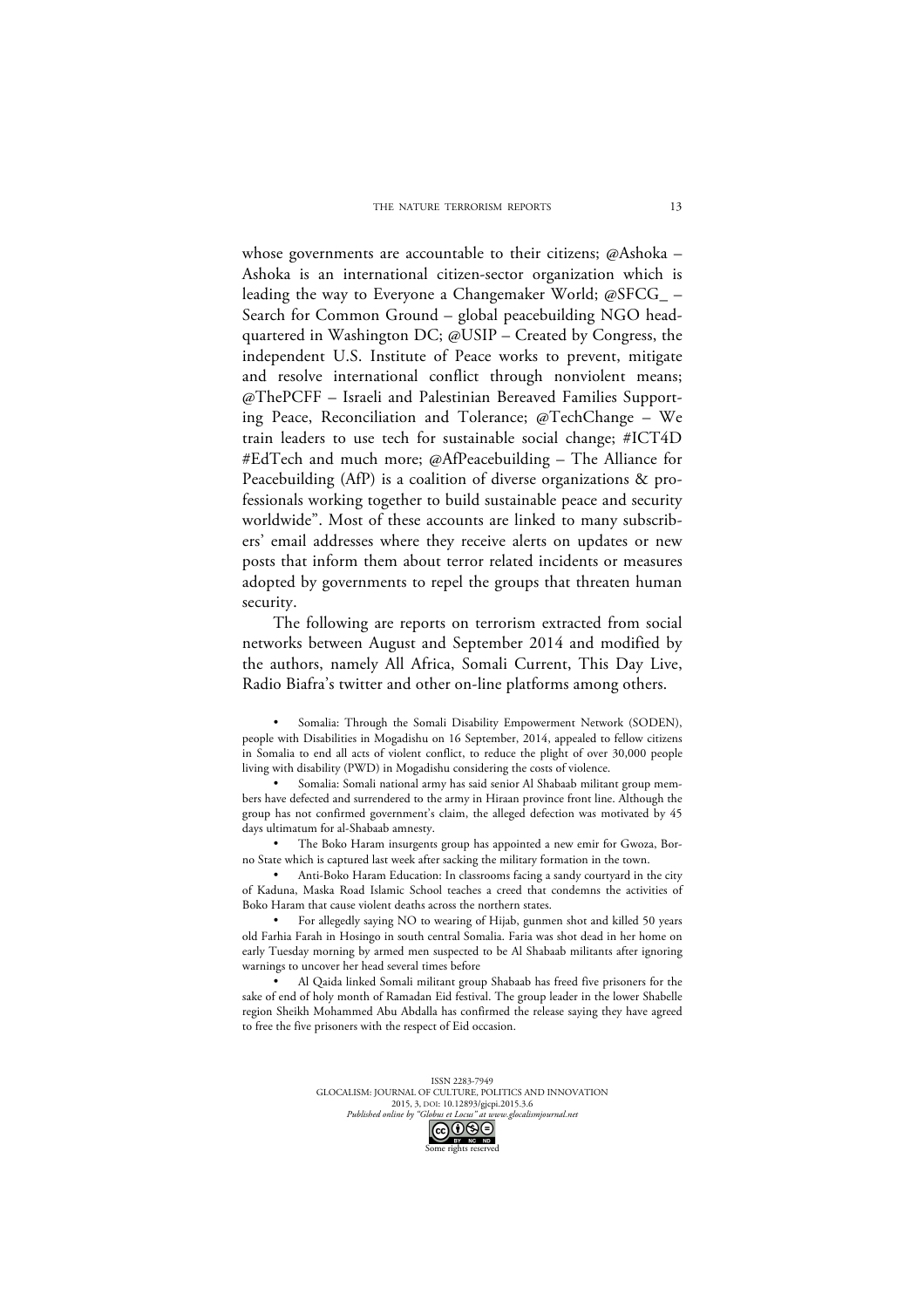• Female Suicide bombers in Nigeria? The involvement of females in BH terrorism has assumed a debilitating proportion. In the past, no one imagined women becoming suicide bombers until recently when it became almost weekly report. Within one week, over four female suicide bombers have launched attacks in Kano. One of their main modus operandi is to approach their target and blow themselves up around the identified area of target.

• On 5th August, the U.S. Department of State and the Government of the Federal Republic of Somalia have signed agreement aimed at providing up to \$1.9 million to support Somali-led national security sector reforms through support to Police development initiatives. The U.S. Special Representative for Somalia, James McAnulty, Deputy Secretary Todd Robinson and Somali Finance Minister attended the signing ceremony.

• Nigeria's Defence Headquarters (DHQ) revealed within the week that it has set up an investigative team to study all human rights violations alleged by Amnesty International that there is a circulating video footage showing how Nigerian military carry out extra-judicial killing of suspected terrorists, but the military claimed that such acts of atrocity were committed by terrorists that masquerade as military men.

• Mali: Human rights activists decried the continued jailing of children accused of having been members of the armed rebel and extremist groups by the Malian government, and that the government is committing human rights abuses in the north. Amnesty International says some ex-combatants being held in adult prisons in Bamako are as young as 16.

• Nigeria: an eyewitness account shows that members of the outlawed Boko Haram Islamist sect have on Saturday 23 August, taken hostages of some bordering communities of Adamawa State, and the insurgents mounted their flags and took full possession of the communities.

• Nigeria: Former Nigeria's military rulers have expressed their desire to wear their military uniforms to save the country from Boko Haram's prevailing threat. They are Former Head of State, Irahim Babangida, Former President, Chief Olusegun Obasanjo and Air Vice Marshall Audu Bida, a former ECOMOG Chief. This was inspired by what they described as embarrassing declaration of the Caliphate Republic by the Boko Haram extremist group.

• Somalia: Suspected Islamists have increased the casualty rate of insurgency by killing a senior national security officer while in his car in Mogadishu. Mohamed Qanuuni was recently appointed the deputy commander in charge of anti-terrorism activities but was said to have been killed for eavesdropping on telephones.

• Nigeria: The Tribune created a feedback platform to enable people post comments either through email, Facebook page or even twitter handle ("Northern Nigeria is burning! 35 senior police officers and 13 reverend sisters' attires taken away by the insurgents in the 20<sup>th</sup> August, 2014, attacks on Nigeria Police mobile force, Gwoza, Borno State and Kano State in Northern Nigeria. Security agencies, Nigerians, intensify fights against insurgents in Nigeria" (Mathew Chinwike, re-Tribune feedback, 26 August, 2014). Re-Boko Haram Proclaims Islamic Caliphate Republic in Gwoza "Let Nigerian Army show their own video of a tour by journalists of Gwoza town for us to disbelieve Boko Haram's claim" Bayo Ogedengbe 2014: 11); Shekau is just wasting the lives of innocent people for nothing. You can never achieve whatever your aim" (Kalu Henry).

Through 'The Trent' Twitter handle, the authors were able to get information about Nigeria's Senate approval of \$1 Billion External Loan for War on Terrorism on 25 September 2014, even before most media organisations gave the report. Given their capacity to reach a wider audience, breaking cultural and religious barriers, social networks make it possible for people to share new ideas on possible ways of curbing the proliferation of terrorist

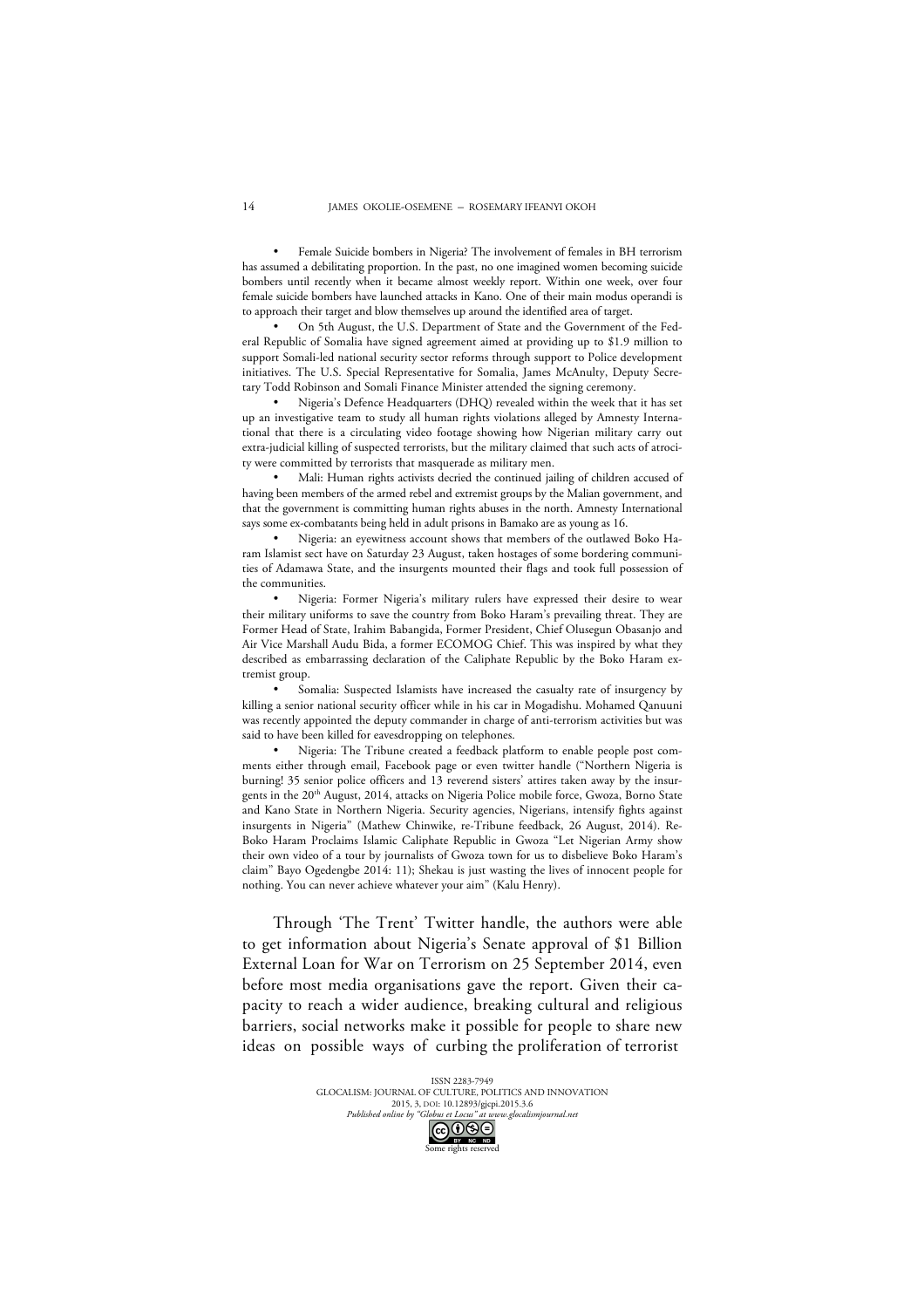Tab. 1. *Social media activities of terrorist groups*

| Group                          | Location    | Notable activities on social media                                                                                                                                                                                                                                                                                                                                                                                                          |
|--------------------------------|-------------|---------------------------------------------------------------------------------------------------------------------------------------------------------------------------------------------------------------------------------------------------------------------------------------------------------------------------------------------------------------------------------------------------------------------------------------------|
| Boko Haram                     | Nigeria     | Issuing of threats to attack people, the group's abduc-<br>tion of school girls led to the Bring Back Our Girls<br>movement (#BringBackOurGirls campaign).                                                                                                                                                                                                                                                                                  |
| Extremist group<br>Abu Sayyaf  | Philippines | Posting of pictures of hostages and demanding for<br>ransom through the social media.                                                                                                                                                                                                                                                                                                                                                       |
| The Islamic State  Middle East |             | Claiming of responsibility after attacks in Egypt and<br>(Syria and Iraq) Paris, the use of social networks to win sympathisers in<br>the Islamic world.                                                                                                                                                                                                                                                                                    |
| Al-Shabaab                     | Somalia     | The use of social media to claim responsibility of<br>launching attacks with explosives and threat of more<br>lethal violence in Somalia and neighbouring East Afri-<br>can countries which led to death of citizens, foreigners,<br>security operatives, politicians and diplomats; the group<br>also claimed responsibility of the April, 2015 attack<br>that led to the death of hundreds of students in Garissa<br>University in Kenya. |

*Source*: Compiled by the authors.

organisations, because such platforms offer people from all walks of life the opportunity to contribute to the prevailing issues of terror and human security. It was through the social networks that most people got to know about the countries that placed travel ban on citizens or people visiting from hotspots of terror. This informed people on the level of concentration of the menace and volatility in affected areas.

It was on Twitter that Council of Foreign Relations (CFR) reported on November 23, 2015 that the Islamic State's Sunni identity could be its Achilles' heel as stated by @MaxBoot.

In addition, 71-year-old Stefan O. and 55-year-old Henrike D. (Germans) were reported missing in April, 2014 after their yacht was found empty in the Palawan province in the western Philippines. In August, photographs showing the couple in front of a German flag and surrounded by masked fighters were released

> ISSN 2283-7949 GLOCALISM: JOURNAL OF CULTURE, POLITICS AND INNOVATION 2015, 3, DOI: 10.12893/gjcpi.2015.3.6 *Published online by "Globus et Locus" at www.glocalismjournal.net*<br>  $\bigodot_{\text{BV}}\bigodot_{\text{BV}}\bigodot_{\text{BV}}$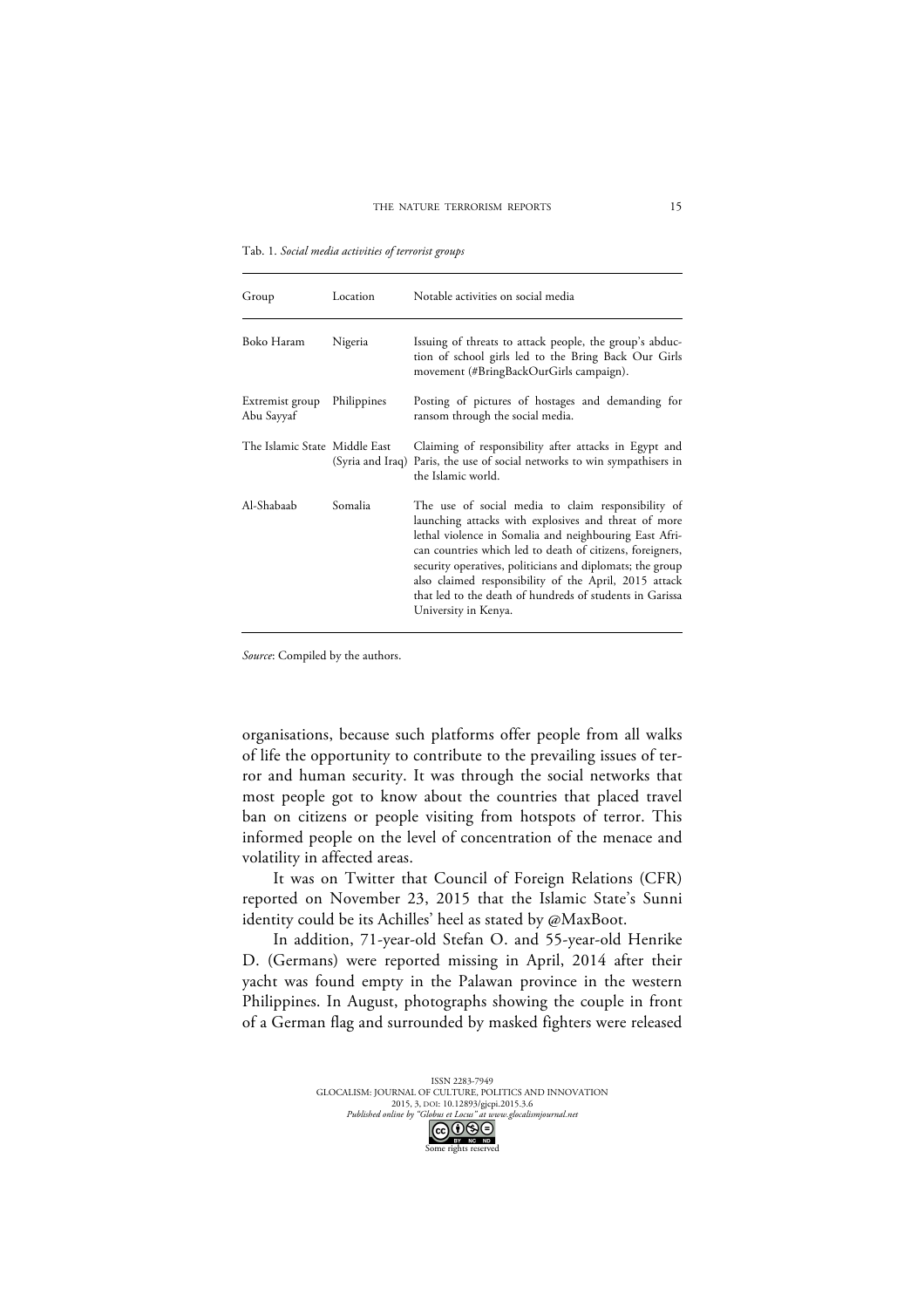by Abu Sayyaf. The militant group originally demanded a ransom of 250m pesos (£3.4m) to release the hostages (Olterman 2014).

#BringBackOurGirls: Discouraging Terrorism through hashtag activism. According to Ngo (2014), "most of the #Bring-BackOurGirls campaign activity has been highly visible on Twitter, Facebook, and international media outlets, as the #Bring-BackOurGirls hashtag has been embraced widely by many public figures and has garnered wide support across the world. Michelle Obama, David Cameron, and Malala Yusafzai have posted images with the hashtag, along with celebrities such as Ellen Degeneres, Angelina Jolie, and Dwayne Johnson".

# **CONCLUSION**

This article has shown that social networks are potent new tools of communication across the world. The era of terrorism has greatly enhanced mobile journalism to the extent that terrorism reporting has become expository. In recent times, many African, Asian and European countries have been wobbling on the throes of human insecurity occasioned by acts of terrorism. Reports from social media show that not all countries have been able to muster up the courage to constructively engage such anti-people organisations in finding lasting solutions to the menace.

The relevance of social media in the age of global terrorism cannot be downplayed. Users are requested to read and share reports on social networks like Googleplus, Twitter, LinkedIn, FaceBook, Viber Chat among others. Through social media group discussions, updates and reports on terrorist groups and other activities, various stakeholders are now able to sample opinions on the goals of terrorists and ways of coming to grips with their threats, at the same time achieving the goal of communicating to a wider audience who use social networks. While terror remains a monster that threatens the stability of all nations of the world, the groups involved take advantage of media publicity to sustain their existence. There is no disputation that scholars of violence research especially those in conflict and war studies have been benefiting from the updates that are generated from social networks as most institutions, professionals and organisations now post their terror related events or policy briefs/papers on social networks. For

me rights reserved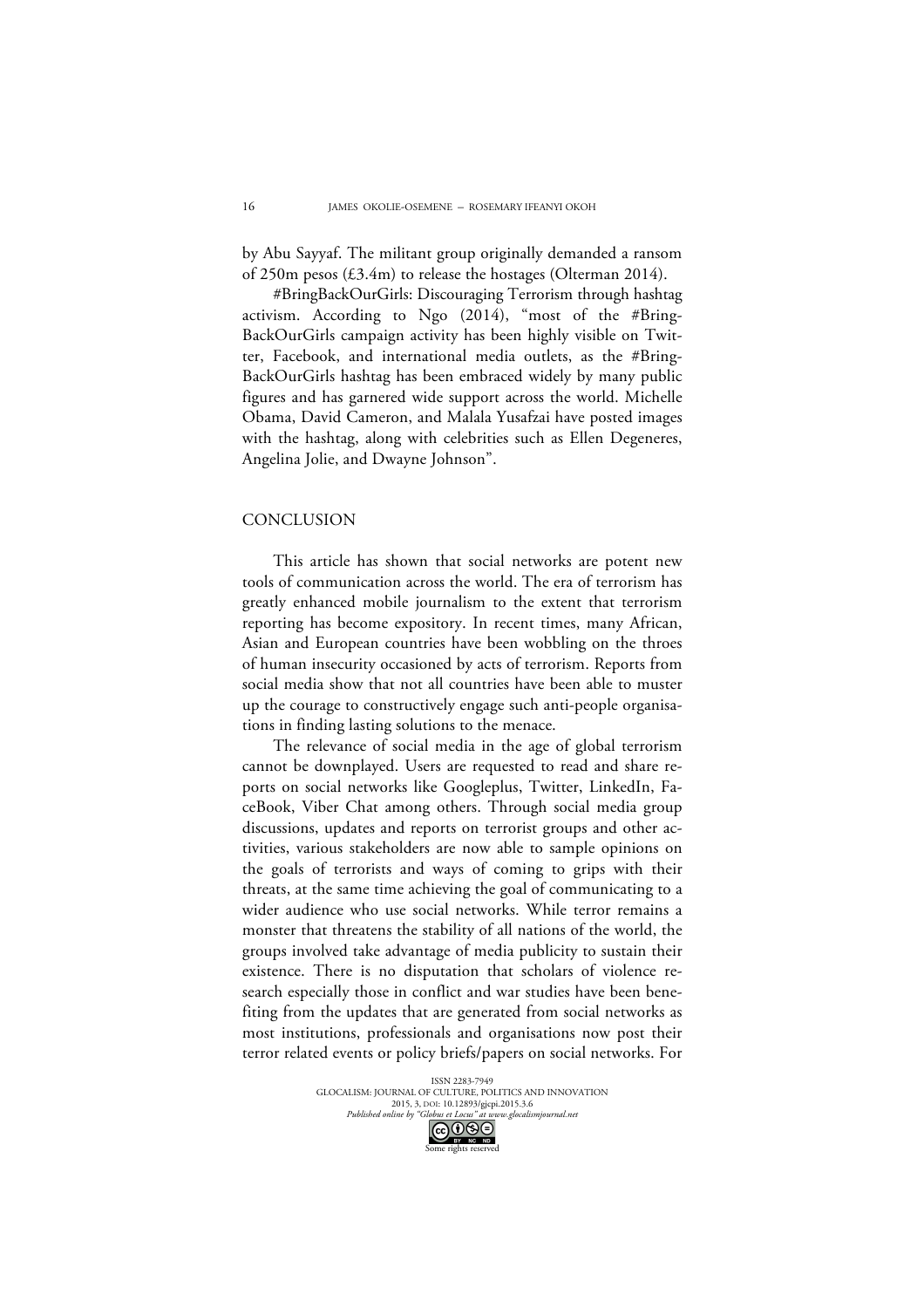instance, the National Defense University, Washington DC organised the Eight Annual Trans-Sahara Counterterrorism Partnership Conference on 30 October, 2013; and Homeland Security Policy Institute organised an event on 'Terrorist threats for the Sochi Winter Olympics' on Thursday 30, January 2014 at Cloyd Heck Marvin Center/ Dorthy Betts Theatre, George Washington University, USA, both were publicised on social media.

From the foregoing case studies, it is obvious that winning the war against terrorism globally cannot be achieved without collaboration between citizens and governments. Security sector – public relations must improve appreciably for information gathering and timely response to early warning signals. Although technological advancement has strengthened the capacity of terrorists to launch attacks in most parts of the world, thereby aiding the networks of terror, it would be rewarding to human security if efforts are made by policy makers to examine factors that motivate radicalisation of terrorist groups in the world.

#### **REFERENCES**

D.U. Ashara (2013), *The Trauma of Nigeria's Terror Ordeals: Trends, Effects and Panacea* (Kano: Center for Crisis Prevention and Peace Advocacy).

S. Baseren (2008), *Terrorism with its Differentiating Aspects*, in "Defence against Terrorism Review", 1 (1), pp. 1-11.

C.A. Bossman (2009), *Globalisation, ICT and Information Revolution* (Ikeja: The Nigerian Army Information Briefs, Institute of Army Education).

T. Chari (2011), *Future prospects of the print newspaper in Zimbabwe*, in "Journal of African Media Studies", 3 (3), pp. 367-388.

M. Curca (2013), *The Peace Process will not be re-Tweeted*, in "The Peace Journalist", 1 (2), pp. 10-11.

B. Doosje, S. Zebel, M. Scheermeijer, P. Mathyi (2007), *Attributions of Responsibility for Terrorist Attacks: The Role of Group Membership and Identification*, in "International Journal of Conflict and Violence", 1 (2), pp. 127-141.

M. Hilal (2014), *From Subjects to Indivdiuals: Using Technology to Empower Marginalized Voices*, September 21, http://www.internationalpeaceandconflict.org/profiles/blog/ show?id= 780588%3ABlogPost%3A967065&xgs=1&xg\_source=msg\_share\_post.

E.E. Imohe (2010), *Extra Regional Security Challenges for Nigeria*, in O.C. Eze, A.C. Anigbo, C.Q. Dokubo (eds.), *Nigeria's Security Interest in Africa* (Lagos: Nigerian Institute of International Affairs).

K. Jayakumar (2014), *PJ offers best approach to Boko Haram coverage*, in "The Peace Journalist", 3 (2), pp. 6-7.

G. Laker (2013), *Ugandans Wrap Media/Counterterror Project*, in "The Peace Journalist", 1 (2), pp. 14-15.

J. Meyrowitz (1985), *No Sense of Place: The Impact of Electronic Media on Social Behaviour* (New York: Oxford University Press).

> ISSN 2283-7949 GLOCALISM: JOURNAL OF CULTURE, POLITICS AND INNOVATION 2015, 3, DOI: 10.12893/gjcpi.2015.3.6 *Published online by "Globus et Locus" at www.glocalismjournal.net*<br>  $\bigodot \bigodot \bigodot \bigodot$ <br> **BY**